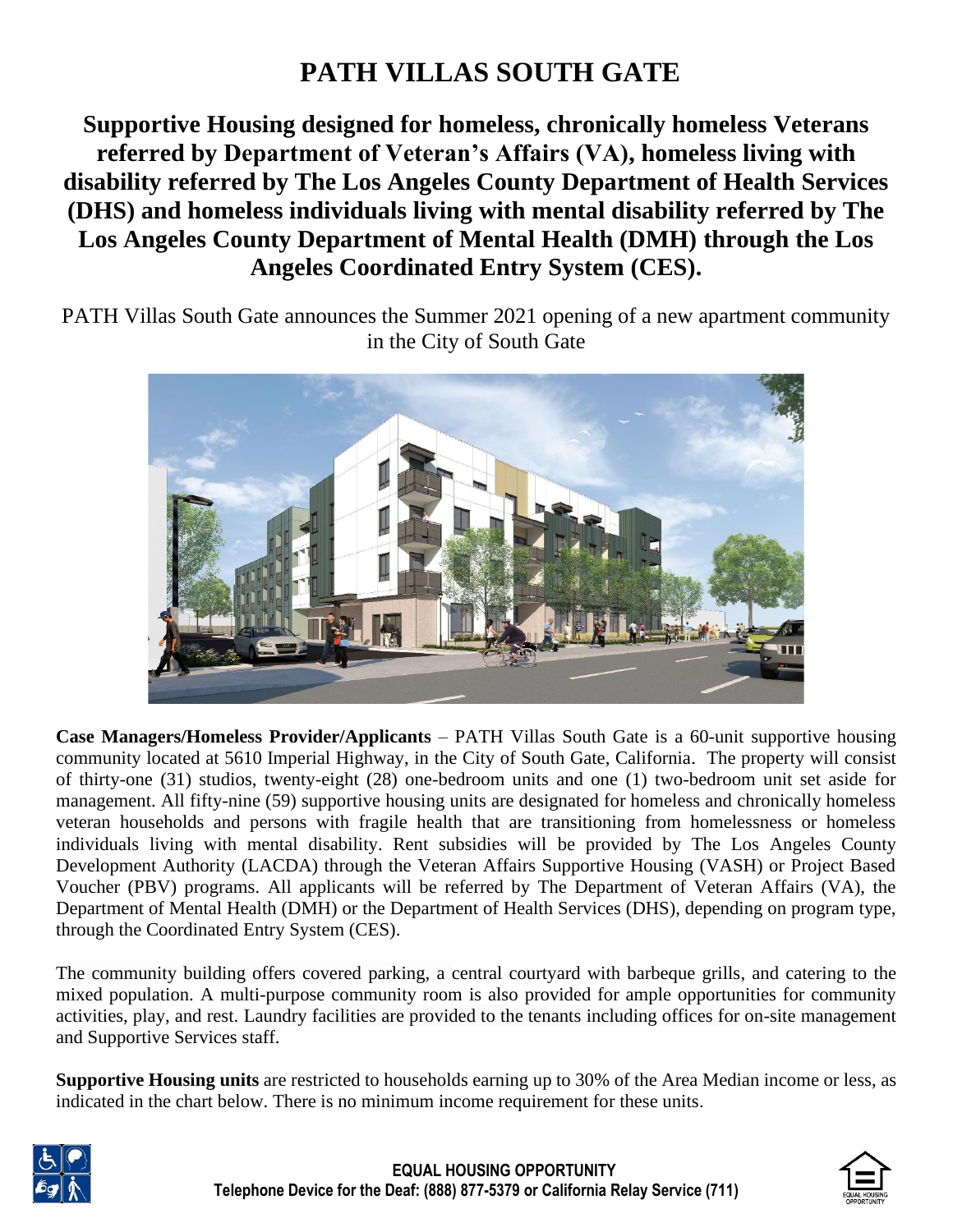### **UNIT MIX INCLUDING RENTS & INCOME RESTRICTIONS (Subject to change):**

| <b>Bdrm</b><br><b>Size</b> | <b>Number</b><br>of Units | AMI | <b>Tenant</b><br>Rent | Honorable<br><b>Discharge</b> | <b>Homeless</b> | <b>Chronically</b><br><b>Homeless</b> | <b>Homeless</b><br>with a<br><b>Disability</b> |
|----------------------------|---------------------------|-----|-----------------------|-------------------------------|-----------------|---------------------------------------|------------------------------------------------|
| Studio                     | 12                        | 30% | *See Note             | X                             |                 | X                                     |                                                |
| Studio                     |                           | 50% | *See Note             | X                             | X               |                                       |                                                |
| 1 BDR                      |                           | 30% | *See Note             | X                             |                 |                                       | X                                              |
| 1 BDR                      | 13                        | 30% | *See Note             | $\rm X$                       |                 | Χ                                     |                                                |
| 1 BDR                      | 3                         | 50% | *See Note             | X                             | X               |                                       |                                                |

#### **VASH Units Requirements (VA referrals) 36 units**

## **PBV Units Requirements (All Veterans – DHS Referrals) 3 units**

| <b>Bdrm</b><br><b>Size</b> | <b>Number</b><br>of Units | AMI | <b>Tenant</b><br>Rent | Veteran-<br>Less than<br>honorable<br><b>Discharge</b> | <b>Homeless</b><br>with a<br><b>Disability</b> |
|----------------------------|---------------------------|-----|-----------------------|--------------------------------------------------------|------------------------------------------------|
| Studio                     |                           | 30% | *See Note             | X                                                      |                                                |
| <b>BDR</b>                 |                           | 30% | *See Note             | X                                                      |                                                |

## **PBV Units Requirements (DHS Referrals) 10 units**

| <b>Bdrm</b><br><b>Size</b> | <b>Number</b><br>of Units | AMI | <b>Tenant</b><br>Rent | <b>Homeless</b><br>with a<br><b>Disability</b> |
|----------------------------|---------------------------|-----|-----------------------|------------------------------------------------|
| 1RDR                       |                           | 30% | *See Note             |                                                |

#### **PBV Units Requirements (DMH Referrals) 10 units**

| <b>Bdrm</b><br><b>Size</b> | <b>Number</b><br>of Units | AMI | <b>Tenant</b><br>Rent | <b>Homeless</b><br>with a<br><b>Mental</b><br><b>Disability</b> |
|----------------------------|---------------------------|-----|-----------------------|-----------------------------------------------------------------|
| Studio                     |                           | 30% | *See Note             |                                                                 |

\*There is no minimum income requirement for Project Based Voucher units and individuals will pay approximately 30% of their adjusted monthly income in rent as determined by LACDA.

There is no minimum income requirement. Households will pay approximately 30% or 50% of their adjusted monthly income in rent as determined by HUD. Income is restricted in accordance with the Low-Income Housing Tax Credit (LIHTC) program and other regulatory agreements. **All households must meet LACDA's eligibility requirements and occupancy standards.**